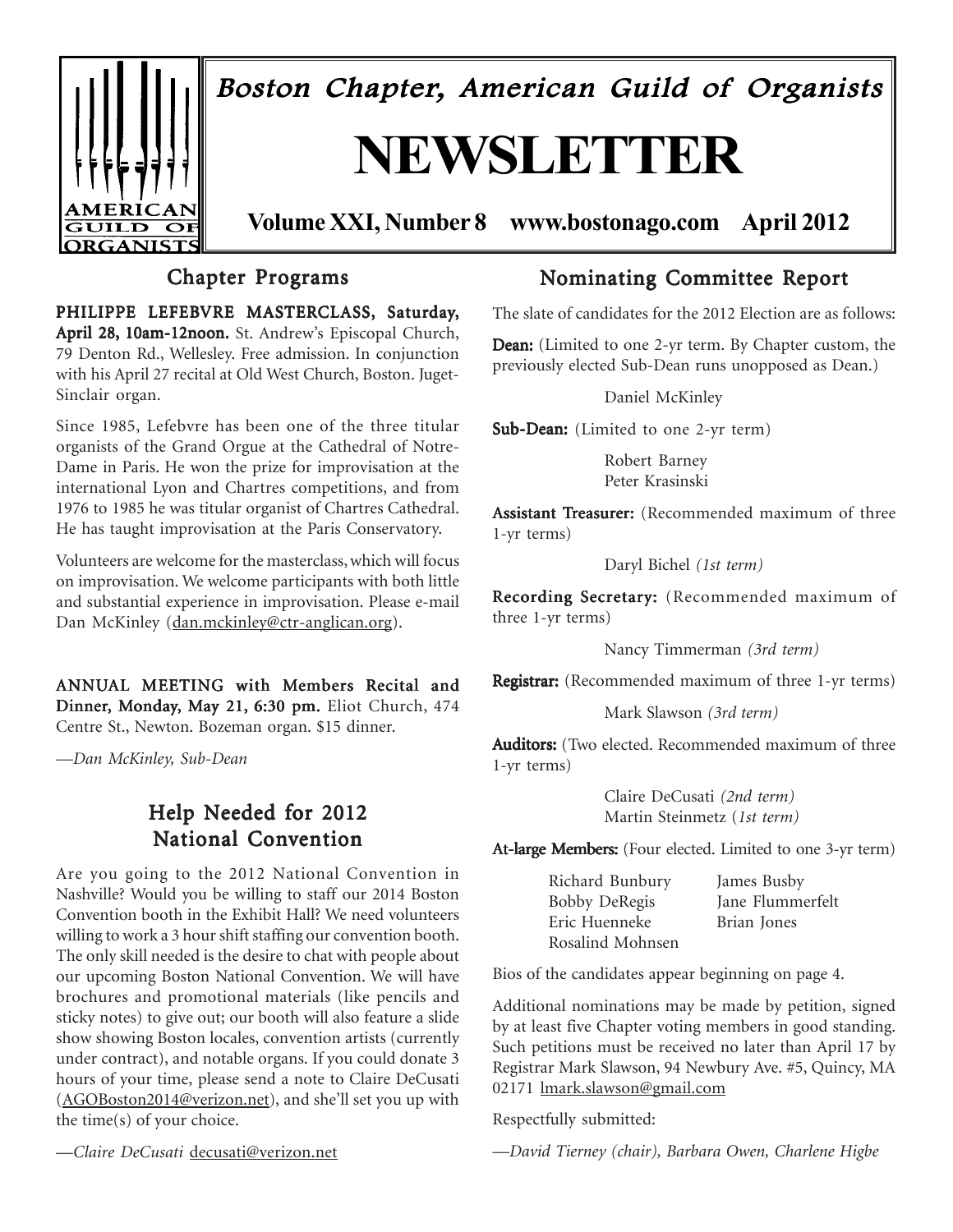## Dean's Message

*Church Bulletin Blooper: "This being Easter Sunday, Mrs. Lewis will come forward during the prelude and lay an egg on the altar."*

My choir goes on an overnight retreat every March. Throughout the intense rehearsals, singers enjoy telling the jokes that I've slipped into their music folders. As Holy Moly Week looms, organists could also use a few giggles. So you'll find some silliness scattered throughout this message.

The word for today: *gratitude*. How grateful I am to have called Boston and its AGO Chapter "home" for the past 34 years! Fine organs of many styles are at our fingertips. World-class players and builders, choirs and scholars abound. We are surrounded by examples of spectacular church architecture. Throw a stone and you might hit a virtuoso on the vielle or sackbut. In the subway musicians might be playing gamelan, uilleann pipes or didjeridoo! Are we lucky, or what?

*Church Bulletin Blooper: "If you wish to heave during the postlude, please do so quietly."*

*Gratitude.* Thank heavens for a diligent nominating committee, whose task was especially challenging task this year: David Tierney, Barbara Owen, and Charlene Higbe. With so many involved in convention planning, it was not possible to find more than the minimum number of candidates required by our Operating Procedures. This year it's quality over quantity! A hearty "thanks" to everyone who agreed to run, especially Sub-Dean candidates Robert Barney and Peter Krasinski. Please read slate and candidate bios in this newsletter. And when your ballot arrives, vote!

*Gratitude.* We have a fabulous team planning the 2014 national convention. I am especially in awe of the leadership shown by our Convention Coordinator, Ray Cornils. His eye for detail never loses sight of the big picture. He is organized, but doesn't micro-manage. He keeps meetings "on track" without squelching passionate discussion. His patience and people skills abound. And he commutes 3 hours each way from Brunswick, Maine for meetings!

> *Church Bulletin Blooper: "The Rector will preach his farewell message, after which the Choir will sing 'Break Forth into Joy'".*

*Gratitude.* We have long-time members who still actively serve this chapter. Special thanks to Barbara Owen (librarian, nominating committee member, miniconvention organizer, historian), Martin Steinmetz (Special Projects Advisory Committee coordinator, recording archivist, podcast producer), Dick Hill and Lois Regestein (Organ Advisory Committee). Vital work is done faithfully day after day, month after month, year after year by sainted Tim Hughes,

# **Executive Committee Meetings**

**Tuesdays** at United Parish, 210 Harvard St., Brookline (near Coolidge Corner) 7-9 pm Last meeting: June 5

Executive committee meetings are open to all Chapter members.

Newsletter of the Boston Chapter, American Guild of Organists Published 10 times a year, September-June.

Mailed at standard mail rates from Boston MA. Boston Chapter/AGO c/o Timothy Hughes, Membership Secretary 247 Washington St #24, Winchester MA 01890. Copyright © 2012, Boston Chapter, American Guild of Organists

### *Boston Chapter AGO Officers 2011-2012*

| Dean                                                                            | Victoria Wagner                                 |  |  |  |  |  |
|---------------------------------------------------------------------------------|-------------------------------------------------|--|--|--|--|--|
| $vwa$ g@aol.com                                                                 | 617-522-0510                                    |  |  |  |  |  |
| Sub-Dean<br>dan.mckinley@ctr-anglican.org 978-774-3163                          | Dan McKinley                                    |  |  |  |  |  |
| Treasurer                                                                       | Joel Davidson                                   |  |  |  |  |  |
| JDavid3537@aol.com                                                              | 617-319-9615                                    |  |  |  |  |  |
| Assistant Treasurer                                                             | Douglas Witte                                   |  |  |  |  |  |
| dnwitte@hotmail.com                                                             | 617-242-0589                                    |  |  |  |  |  |
| <b>Broadcasts</b>                                                               | Martin Steinmetz                                |  |  |  |  |  |
| emsteinmetz@verizon.net                                                         | 781-235-9472                                    |  |  |  |  |  |
| Chaplain                                                                        | Rev. Todd Miller<br>617-527-2790                |  |  |  |  |  |
| Competitions                                                                    | David Baker                                     |  |  |  |  |  |
| dgb137@mac.com                                                                  | 617-367-4260                                    |  |  |  |  |  |
| Examinations                                                                    | Glenn Goda                                      |  |  |  |  |  |
| glenngoda1545@aol.com                                                           | 617-442-7079                                    |  |  |  |  |  |
| Library                                                                         | Barbara Owen                                    |  |  |  |  |  |
| owenbar@juno.com                                                                | 978-465-2068                                    |  |  |  |  |  |
| Membership Secretary                                                            | Timothy Hughes                                  |  |  |  |  |  |
| thughes56@comcast.net                                                           | 781-369-1905                                    |  |  |  |  |  |
| Membership Committee<br>Judy Green<br>jlgreen@green-associates.com 617-482-3044 |                                                 |  |  |  |  |  |
| Newsletter                                                                      | Jim Swist                                       |  |  |  |  |  |
| jimswist@gmail.com                                                              | 781-799-0286                                    |  |  |  |  |  |
| Organ Advisory                                                                  | Richard Hill                                    |  |  |  |  |  |
| smhill42ne@earthlink.net                                                        | 508-238-6081                                    |  |  |  |  |  |
| Placement                                                                       | Janet Hunt                                      |  |  |  |  |  |
| janet.hunt@sjs.edu                                                              | 617-202-5241                                    |  |  |  |  |  |
| Professional Development                                                        | Charlene Higbe                                  |  |  |  |  |  |
| $\text{cthigbe}(a)$ aol.com                                                     | 617-495-4518                                    |  |  |  |  |  |
| Recording Secretary                                                             | Nancy Timmerman                                 |  |  |  |  |  |
| nstpe@hotmail.com                                                               | 617-266-2595                                    |  |  |  |  |  |
| Registrar                                                                       | Mark Slawson                                    |  |  |  |  |  |
| lmark.slawson@gmail.com                                                         | 617-835-5189                                    |  |  |  |  |  |
| <i>SPAC</i>                                                                     | Martin Steinmetz                                |  |  |  |  |  |
| cmsteinmetz@verizon.net                                                         | 781-235-9472                                    |  |  |  |  |  |
| Substitutes                                                                     | Joshua T. Lawton                                |  |  |  |  |  |
| jtlawton@mac.com                                                                | 617-926-1042                                    |  |  |  |  |  |
| YOI                                                                             | Brandon Santini                                 |  |  |  |  |  |
| bsantini86@gmail.com                                                            | 781-331-0930                                    |  |  |  |  |  |
| sbudwey@hotmail.com                                                             | Stephanie Budwey                                |  |  |  |  |  |
| Auditors<br>darylbichel@aol.com                                                 | Daryl Bichel<br>617-312-8328<br>Claire Decusati |  |  |  |  |  |
| decusati@verizon.net                                                            | 781-582-8722                                    |  |  |  |  |  |
| Region I Councillor                                                             | Cheryl Duerr                                    |  |  |  |  |  |
| clduerr@gmail.com                                                               | 781-860-8893                                    |  |  |  |  |  |
| District Convener                                                               | Robert Browne                                   |  |  |  |  |  |
| <u>rbrownel@capecod.net</u>                                                     | 508-432-7238                                    |  |  |  |  |  |
| Webmaster                                                                       | Mark Nelson                                     |  |  |  |  |  |
| marknelson@cbfisk.com                                                           | 978-283-1909                                    |  |  |  |  |  |
| <i>Executive Committee</i>                                                      |                                                 |  |  |  |  |  |

Kathleen Adams, R. Harrison Kelton, Christian Lane, Nadia Stevens, Susan DeSelms, Elisabeth (Buffy) Gray, Carole Lawton, David Tierney Bryan Ashley, Christine Hogan Harry Huff, Brandon Santini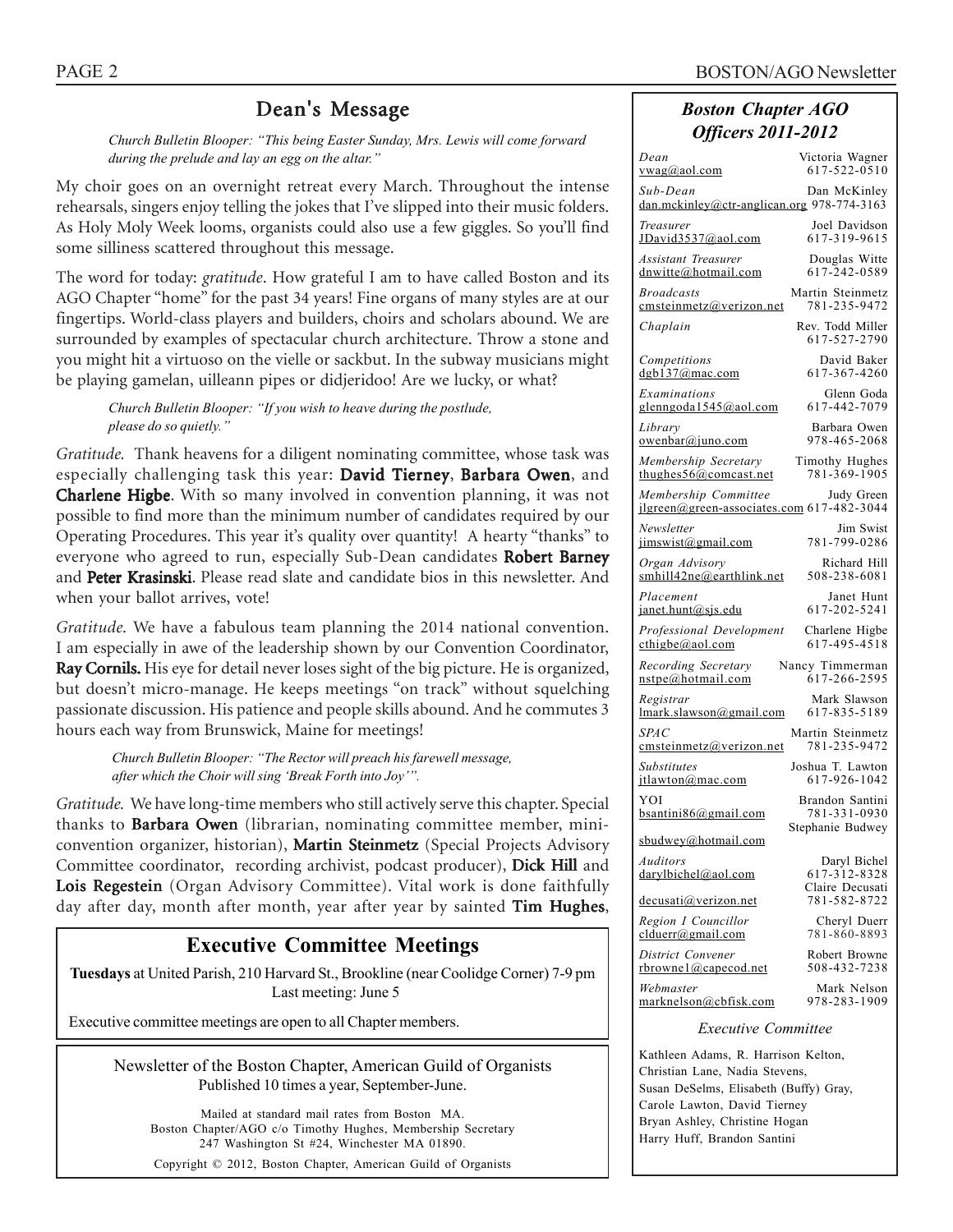Jim Swist and Mark Nelson. They keep track of our members, keep them informed, and link us with organ enthusiasts outside our area. God bless them, every one!

> *Church Bulletin Blooper: " Eight new choir robes are needed, due to the addition of several new members and to the deterioration of some older ones."*

*Gratitude.* Newer members have brought energy and fresh ideas to the Executive Committee this year: Susan DeSelms (program & communications), Christine Hogan (membership), Brandon Santini (YOI), and Christian Lane (communications). The driving force behind Boston's Pipe Organ Encounter last summer, Chris also serves on the Steering Committee for the 2014 convention. And, in his spare time, he managed to win first prize in the 2011 Canadian International Organ Competition! And then there's the tech-savvy Claire DeCusati, whose "can do" attitude and organizational skills are helping us bring some ideas into reality: online communications and voting, Finance Committee activation, linking our placement service to national's. And she's the Administrative Assistant to Ray for the convention. (Claire, what vitamins do you take?)

> *Church Bulletin Blooper: "The Pastor would appreciate it if the ladies of the congregation would lend him their electric girdles for next Sunday's pancake breakfast."*

*Gratitude*. We are indebted to **Carl Klein**, who is whipping our Chapter's financial records back into their customary meticulous shape. Since stepping down as Treasurer in 2007, Carl has handled the finances for the POE, keeps track of our funds that are invested with Morgan Stanley, and serves as treasurer for the 2014 convention. Whew! (Carl, did you love math in school?). Thanks to our new Treasurer Joel Davidson, who has been working diligently to rectify some IRS issues that began a few years ago, but became known to the Executive Committee's only weeks ago.

> *Church Bulletin Blooper: "The minister shared the new slogan for the stewardship campaign: 'I Upped My Pledge. Up Yours.'"*

Of all things AGO this year, I am most grateful for getting to know the extraordinary Dan McKinley. His wry humor and calm wisdom, his midwestern humility and common sense—along with his maniacal organizational habits have been invaluable to this second-time-around Dean. He will be *fantastic* as 51st Dean of this Chapter.

> Hymns for Today's Church *Joyful, Joyful, We Kinda Like Thee O God, Our Enabler in Ages Past Blest Be the Tie That Doesn't Cramp My Style Take My Life and Let Me Be When the Saints Go Sneaking In*

For the second year, the Boston New Music Initiative (BNMI) and The Seraphim Singers are presenting a joint concert. This year's concert is April 27th at St. Peter's Church in Central Square, Cambridge at 8 p.m. Music directors Nathan Lofton and Jennifer Lester present a program featuring compositions and selected by a panel of professional musicians from among those submitted to an International Call for Scores put out by BNMI. AGO member James Woodman's A Midwife's Tale: A Cantata for Christmas, scored for mixed chorus and strings, joins the forces of both groups. This work was commissioned by the Boston Cecilia and first performed at Church of the Advent in 1996. The other pieces on the program are a mix of a cappella choral pieces and instrumental works chosen from those submitted to the competition. The Seraphim Singers will present organist Carson Cooman's Exaltation, *Lux Aeterna* by Timothy Davis, *Plorans Ploravit* by Hilary Campbell, and a setting of the Rilke poem, *Lösch mir die Augen aus* by David Biedenbender. Instrumental works include Kyong Mee Choi's Uncarved Water (Oboe, violin, viola, cello, percussion), selections from On 16 Strings (String Quartet) by Jeremy Spindler, and the world premiere of Aaron Kirschner Forty Winters (Voice, Bass Clarinet and Harp).

This is the second collaboration between these two groups. Last year's concert at St. John's Episcopal Church in Jamaica Plain featured recent compositions by Graham Ramsey, Eric Sawyer, Carlyle Sharpe and James Woodman, and new works premiered at the concert by Paul John Rudoi, Matthew Ricketts, Laura Macias, John Levey, Timothy Kramer, and John C. Griffin. The two groups hope to continue the collaboration with a commission of a new work for chorus and chamber ensemble for next year. Seraphim Music Director Jennifer Lester hopes the commission competition will "encourage composers to write new sacred choral music to a high standard." The collaboration helps Seraphim serve its mission to perform sacred music with emphasis on new and emerging composers and also furthers BNMI's aim to support the creation and performance of new music.

*—Jennifer Lester*

REMINDER - THE CONCERT CALENDAR NO LONGER APPEARS IN THE NEWSLETTER. PLEASE SEE OUR WEBSITE TO VIEW EVENT LISTINGS, OR TO ENTER NEW ONES OF YOUR OWN.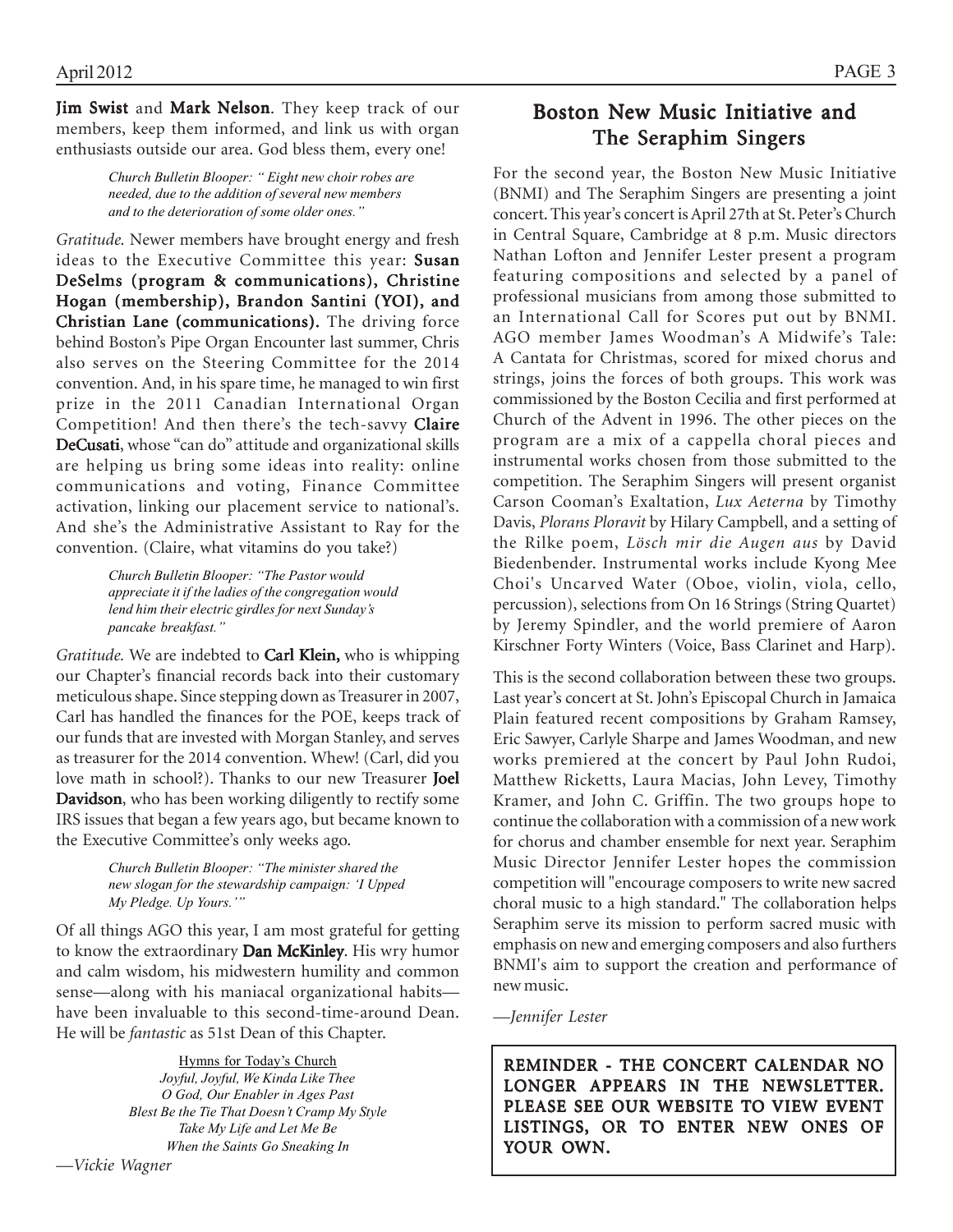### Bios for Election Candidates

#### Dean: Daniel McKinley

A native of Borden, Indiana, Dan McKinley is organist  $\&$ choirmaster of Christ the Redeemer Anglican Church, Danvers. He studied organ and church music at the Indiana University School of Music, received bachelor and master's degrees with distinction, and was awarded the school's Performer's Certificate. As a tuba player, he was named the Outstanding Bandsman of the IU Marching Hundred; he never got to the Rose Bowl.

Currently the Boston Chapter's Sub-Dean and on the Steering Committee for the 2014 National Convention, Dan is a past Dean and Sub-Dean of the Merrimack Valley Chapter. For seven years he was a member of the Liturgy & Music Committee of the Episcopal Diocese of Massachusetts. Before moving east, he served as president and treasurer of Columbus Pro Musica, an advisory panelist for the Indiana Arts Commission, and a reviewer for *The Republic* and *Arts Indiana*.

He has recorded the organ & orchestra works of Dupré for the *Naxos* label and has been broadcast on the syndicated radio programs *Performance Today*, *Pipedreams*, and *With Heart and Voice*.

#### Sub-Dean: Robert Barney

Robert Barney is the Director of Music at Trinity Episcopal Church in Concord and Artistic Director of Youth pro Musica, Boston's oldest Children's Choir. In addition he has maintained a private studio, teaching voice piano and organ, and has participated in the Seraphim Singers as a tenor, artistic advisor and once directed the group in a concert of English Music. He also works as a sometime assistant to Scot Huntington in organ maintenance.

As a frequent performer for the Organ Historical Society national conventions, Robert has cultivated a love of, and respect for a variety of organ building styles, and is committed to the preservation and the perpetuation of the organ as a musical instrument with a vast and rich tradition.

Robert has served the AGO in the past in various capacities, including the Executive Committee, the Program Committee and the Professional Concerns Committee. More recently he has been on the Young Organists Initiative and Organ Advisory Committee and is currently on the Worship Committee for the 2014 National Convention. He holds a BM from Concordia College in Bronxville, NY and an MM from New England Conservatory.

#### Sub-Dean: Peter Krasinski

Peter Edwin Krasinski is broadly recognized as a motivating consultant for the pipe organ community, and as a conductor, organist, and music educator. He has premiered the art of silent film at many distinguished venues in the U.S., Canada, and Japan. Among his recital appearances are Notre Dame Cathedral in Paris and Holy Name Cathedral in Chicago, as many prestigious New England venues. In 2002 Peter won first prize in Improvisation in the AGO National Competition, and subsequently was the featured artist at the 2004 convention in Los Angeles at the Cathedral of Our Lady of the Angels.

Peter currently serves as Organist of First Church of Christ, Scientist in Providence and as accompanist at Beth El Temple Center Belmont. He is a faculty member of the Boston Archdiocesan Choir School, Cambridge, and serves as organ consultant on a number of high profile projects. A member of the Steering Committee for the 2014 National Convention, Peter holds a BM and MSM from Boston University.

### Ass't Treasurer: Daryl Bichel (1st term)

Daryl Bichel received his BA degree in music from Augustana College in Sioux Falls, South Dakota and holds MM degrees from the New England Conservatory in performance of early music and organ. He currently serves on the Executive Committee as Auditor, and is a past Membership Secretary. His sacred music posts have included Lutheran and Episcopal churches, an Episcopal cathedral, and an Episcopal monastic community. He is currently a member of the choir of men and boys at The Parish of All Saints - Ashmont, sings in The Seraphim Singers, and is Artistic Director for Night Song, a weekly compline liturgy at First Church in Cambridge. He has his own business as an innkeeper, and organizes a concert series held in his Jamaica Plain Victorian.

Recording Secretary: Nancy Timmerman (3rd term) Nancy Spinka Timmerman is the Organist/Choir Director at the Presbyterian Church in Burlington since 2003. She has been a member of the Boston Chapter since 2006, and received the Service Playing Certificate in 2007. She has been Recording Secretary since 2010. She was a volunteer for the '09 Regional Convention and the '11 POE. Starting as a pianist in Chicago, Nancy was a finalist in the Society of American Musicians Senior Piano Contest. She has also studied piano at Northwestern University and New England Conservatory. She worked with John Oliver at MIT, and has directed and/or accompanied musicals, Gilbert & Sullivan, and opera. She has sung in, accompanied, and/or directed children's and adult choirs throughout her life. Ms. Timmerman also has a private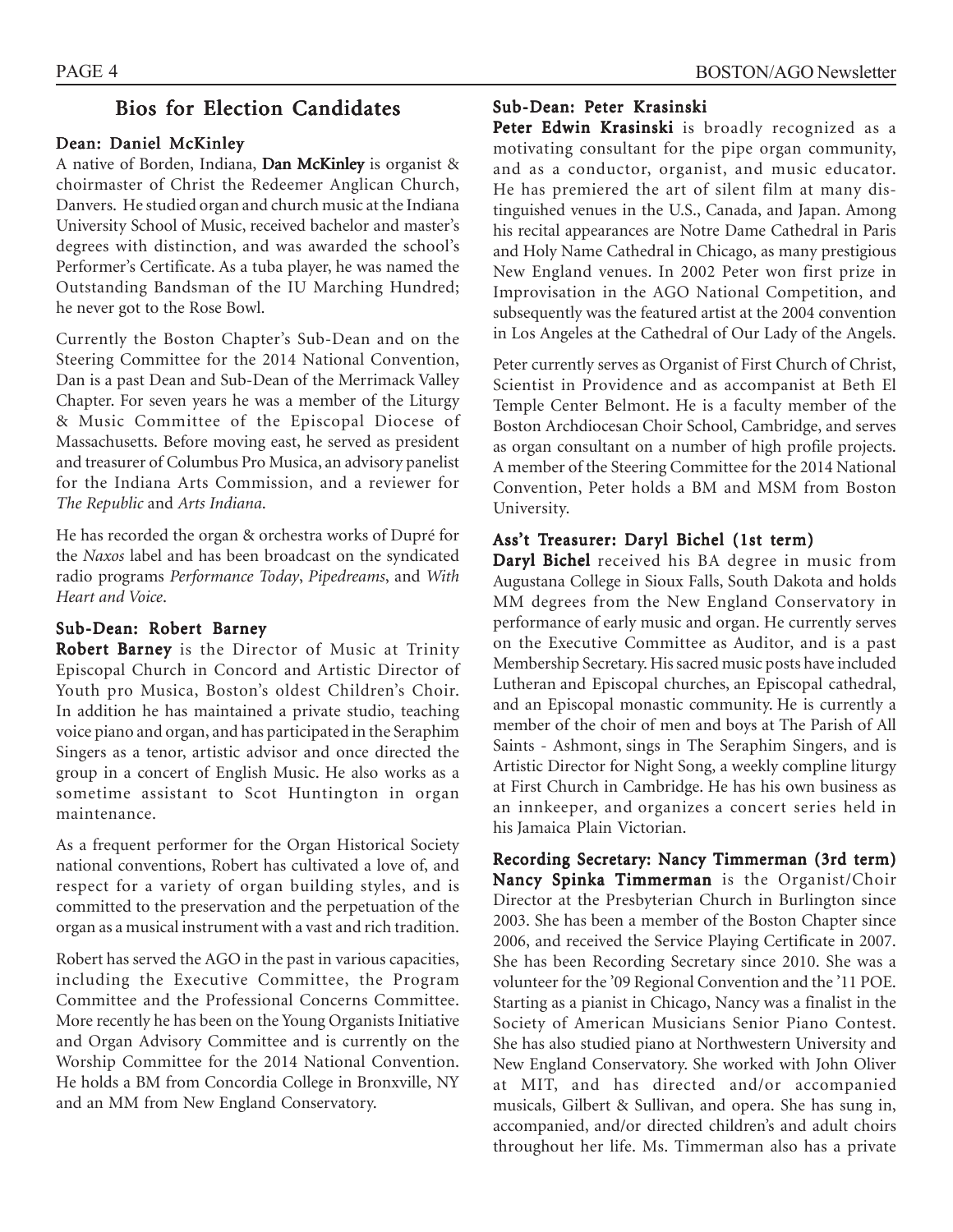consulting engineering practice in acoustics and noise control.

### Registrar: Mark Slawson (3rd term)

Mark Slawson received a Bachelor's degree in composition from Union College and a Master's degree in harpsichord from New England Conservatory. He has performed with Cantorum Baroque Ensemble, Boston Renaissance Ensemble, La Sonnerie de St. Bôtolphe and Ensemble Suave, among other chamber ensembles. He has been organist and music director at Second Parish, Hingham, Unitarian Universalist, since 1989. Mark is on the board of trustees of the Cambridge Society for Early Music and the Society for Historically Informed Performance. He has 24 years' experience as assistant registrar at Harvard Law School, and is currently registrar at Cambridge College.

#### Auditor: Claire DeCusati (2nd term)

I am currently serving as one of two auditors. My qualifications for auditor include experience in managing budgets and forecasting income and expenses. With IBM, I successfully managed a \$16M budget each year for 5 years. I also have auditing experience, successfully completing a corporate project for my international project. Since retirement, my volunteer experience includes: Steering Committee membership for the AGO 2014 National Convention; Registrar for the Convention; Membership on the AGO's Task Force on New Technology; and Community Garden Club of Duxbury Board Membership as Corresponding Secretary. I would be honored to continue to serve in the role of auditor.

#### Auditor: Martin Steinmetz (1st term)

Martin Steinmetz has been Minister of Music at the Allin Congregational Church in Dedham for 49 years, where he plays the Skinner organ and directs two choirs. He is a graduate of Yale University where he studied organ with Frank Bozyan, and later with Frank Taylor, and is retired from the technical staff at MIT Lincoln Laboratory. He produced the Boston Chapter's WCRB radio program for 30 years, wrote and edited *The Work and Compensation of the Church Musician* ("The Green Book") He has served the Chapter as Dean, Sub-Dean, Treasurer, Auditor, Associate Chair of the 1976 National Convention, and is a member of the Library Committee and SPAC.

#### Member-at-Large: Richard Bunbury

Richard Bunbury, Ph.D., has been active in the Boston Chapter AGO for over three decades, having served the Chapter, the Old West Organ Society, and the Organ Library in several capacities. Having recently retired from St. Theresa of Avila Church in West Roxbury after thirtytwo years, he accepted a position at St. Dunstan's Episcopal Church in Dover. He remains active as an organ recitalist, harpsichordist, and choral clinician; his recordings include *Unchanging Love*: *Brass and Organ Music of Larry Thomas Bell* (Albany Records).

In addition to service in church music, Richard pursues an academic career, including ten years on the faculty at the Boston Conservatory. In 2007, he was appointed to the fulltime faculty in the Music Education and Musicology departments at Boston University, and served as interim Chair of the Musicology. He holds elected positions in the American Musicological Society and the College Music Society; he has presented at numerous professional conferences, and his articles appear in numerous journals and standard reference works, including the *New Grove Dictionary of Music and Musicians*, and the *New Grove Dictionary of American Music.*

#### Member-at-Large: James Busby

James Busby is completing his eighteenth season as organist and choirmaster of St. Stephen's Church, Providence, where he oversees a largely professional choir and a full round of Anglo-Catholic liturgies. He began his professional church music life as Music Director of Old West Church Boson, where he was responsible for the installation of C.B. Fisk opus 55. He is grateful to mentors, Julius Chaloff and Kyriena Siloti, pianists, and church musicians George Faxon, Max Miller and John Cook. In addition to St. Stephen's, James is actively involved as vocal coach in Boston. He has served two terms each on the Executive Committees of the Boston and Providence AGO Chapters and did no appreciable damage.

#### Member-at-Large: Bobby DeRegis

Bobby DeRegis, member of the American Guild of Organists since 1986, graduate of Syracuse University (BA), organist and choir director of The Congregational Church of Needham.

### Member-at-Large: Jane Flummerfelt

Jane Flummerfelt is a graduate of Indiana and Northwestern Universities, and has worked in several areas of church, community and college music as teacher, conductor, organist-director and accompanist. Currently she is organist for Christ Church Needham. Active as a board member of the Boston Early Music Festival for many years, she has also supported the Boston Chapter of the AGO by serving on the executive council and on the steering committee of the 2009 Regional Convention. She is pleased to be asked to serve once again!

#### Member-at-Large: Brian Jones

Brian Jones is Emeritus Director of Music & Organist at Trinity Church, Boston, where he served from 1984–2004.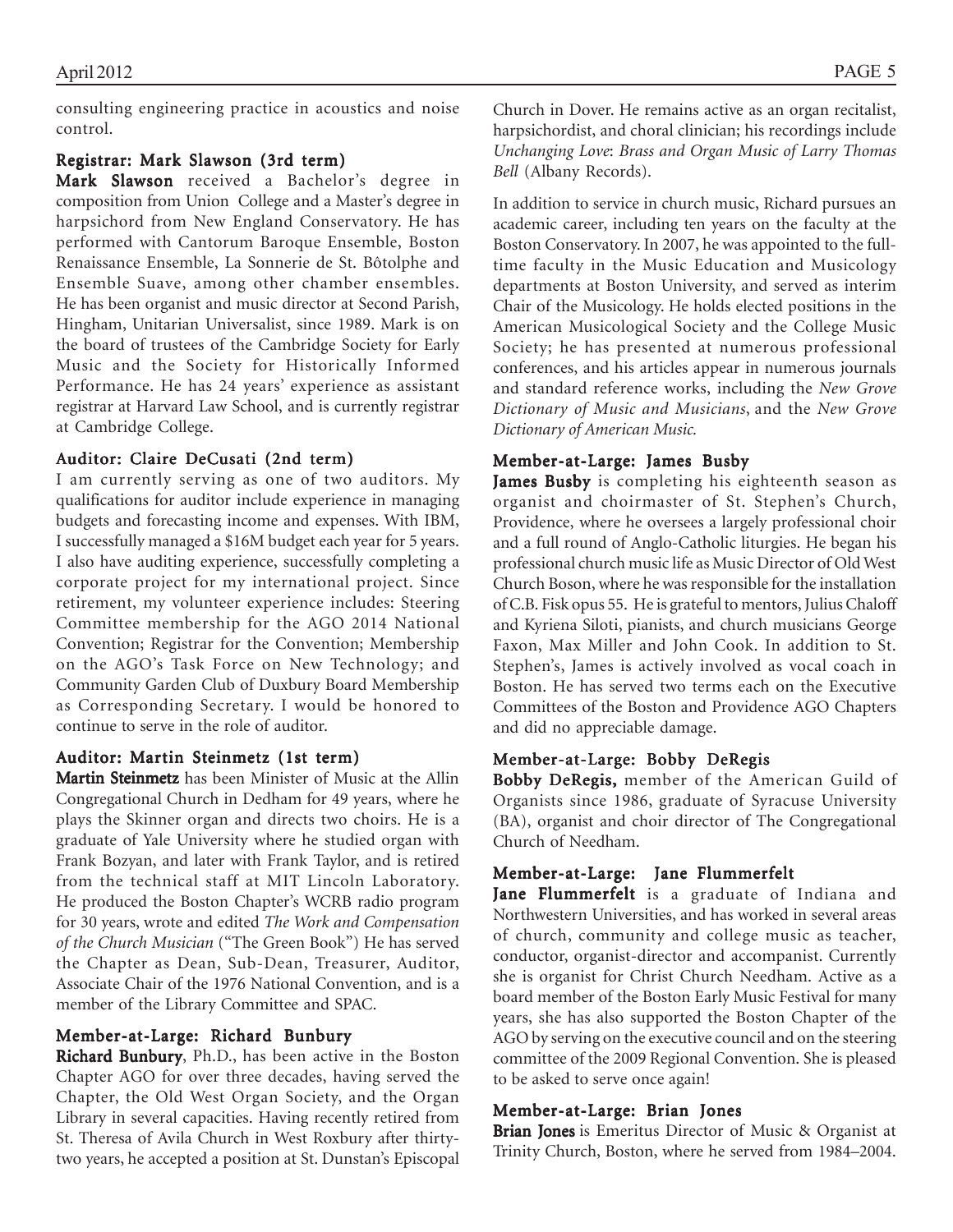He also directs the Boston-based Copley Singers, a semiprofessional choir which has performed widely in this area as well as in Bermuda & New York, where the Singers were invited to represent Massachusetts at the 9/11 tenth anniversary commemorative concerts last Sept at Trinity Church, Wall St. He has served in several interim positions, including The Cathedral Church of St John, Albuquerque, NM, Old South Church in Boston, and Harvard Memorial Church, Cambridge. He was head of the music department at Noble & Greenough School in Dedham, MA for twenty years, Director of the Dedham Choral Society for 27 years, Director of Music at Wellesley Village Congregational Church for ten years, and he has performed widely through the United States, England, Mexico, Bermuda, and Canada as an organ solo artist or guest conductor. A graduate of Oberlin Conservatory and Boston University, he has taught at many workshops and conferences, and has been heard on NPR, the BBC and other media venues. His recordings, as organ concert artist and as Director of the Trinity Choir, are on the London-Polygram, Dorian, Gothic, and AFKA labels.

### Member-at-Large: Rosalind Mohnsen

Rosalind Mohnsen, ChM, is Director of Music and Organist at Immaculate Conception Church of Malden/ Medford, Massachusetts. She received the Bachelor of Music in Education degree in piano from the University of Nebraska, the Master of Music degree and Performer's Certificate in organ from Indiana University, and studied in Paris with Jean Langlais. She has performed throughout the U.S., for twenty national conventions of the Organ Historical Society, and in Riga, Latvia and Stockholm, Sweden. She has sung with Cathedral Festival Choir and with Sharing a New Song Chorus on their tours of Cuba and Russia. She has previously served the Boston Chapter as Membership Secretary and a member of the Executive Committee, and presently serves on the Program Committee.

# Member in Rodgers Competition

Chapter member Sam Nelson from Lynn, MA is a finalist in the Rodgers Organ Competition.

The preliminary round consisted of two required pieces and one choice. The required rep was Bach's *Toccata in F*, Alain's *Litanies*, and the choice was *Prelude on I Wonder as I Wander* by Robert Hebble.

The competition finals is on April 27th at Kutztown University and will require a 20 minute program including the Bach and Hebble plus the first movement from Widor's *Sixth Symphony*. Sam is a graduate of Gordon College and a student of Douglas Marshall.

# *Music at Mission*

*April 22nd, 3 pm "Laurence Carson and Friends of Anne Leahy: Carson called and Hakim answered Bach" Komm, heiliger Geist, Leo Abbott An Wasserflüssen Babylon, Lois Regestien Schmücke dich, Glenn Goda Allein Gott, Heinrich Christensen Followed by Naji Hakim's Response Laurence Carson, Organ Soloist May 20th, 3 pm "Timothy Macri and Friends of Alain: Alain called and Macri answered Back" Messe Modale, J. Alain L' après midi d'une faune, Debussy Pavane, Fauré Prelude and Fugue on ALAIN, Duruflé Featuring Timothy Macri, Flute Scott Woolweaver, Viola Peter Zay, Cello Luke Sutherland, Double Bass Scott Nicholas, Piano Glenn Goda, Organ MISSION CHURCH*

*1545 Tremont Street, Boston 617.445.2600*

# Vintage Mason & Hamlin BB ("Double-B") Grand Piano For Sale

This lovingly-cared for instrument has been with one family since the 1930s. It underwent careful restoration in the 1970s and was fitted with an automatic humidity device to help keep all components stable. It is in excellent condition. For the past 20 years it has been regularly maintained and tuned by a recognized professional. Its value was recently assessed at \$15,000.

The piano may be visited by appointment by seriously interested buyers. Further information can be had by contacting the owner by e-mail: dirigentjwe@verizon.net

# Next Deadline: April 15 for May 2012 Issue

Please send all news and articles via e-mail to Jim Swist, jimswist@gmail.com (please no phone calls)

Note that calendar events should be entered on the BAGO website.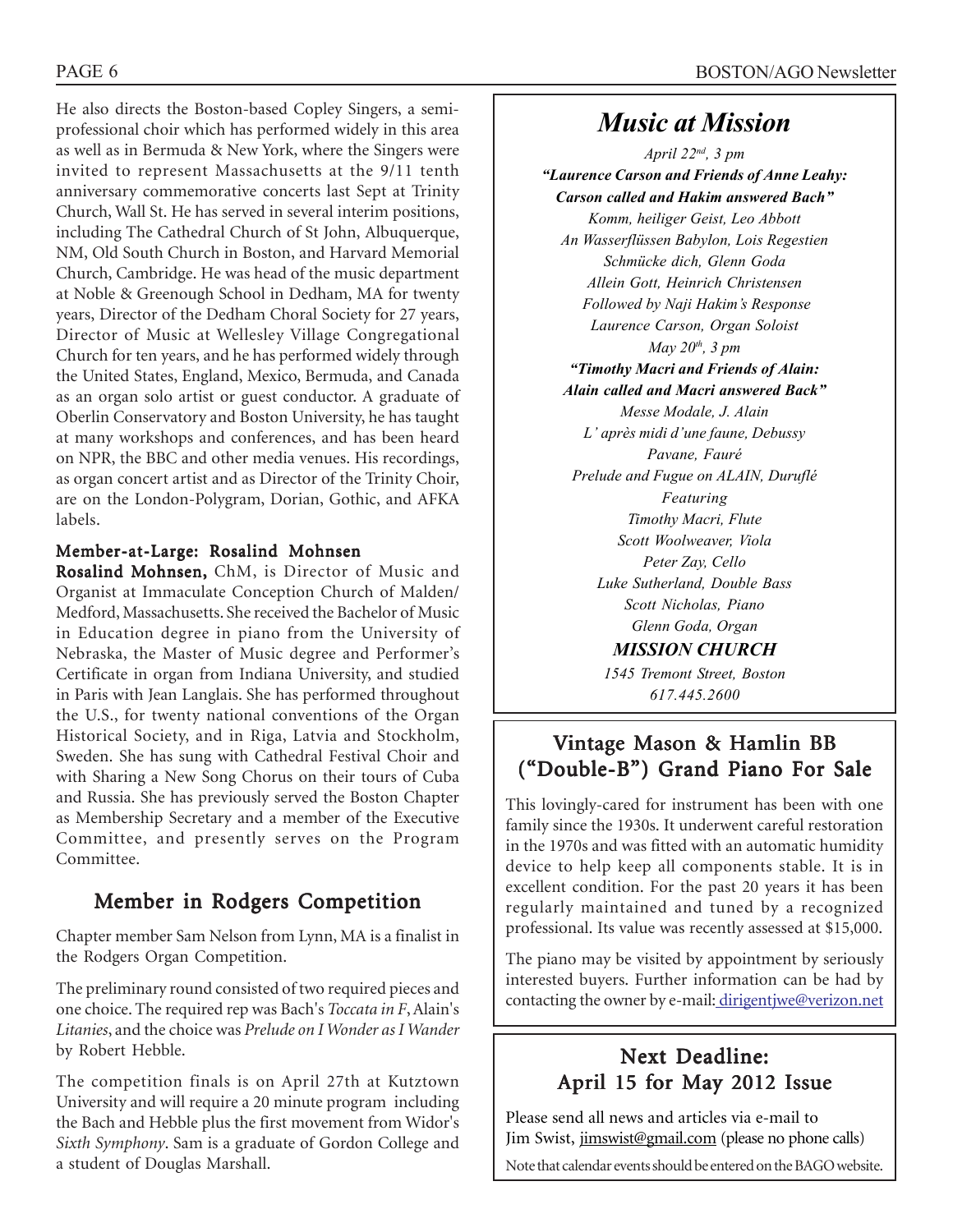# **PLACEMENT APRIL, 2012**

The date in brackets following a church's name shows when the church first requested a listing. Salary is income paid by the church. Services such as funerals (fn) and weddings (wd) with additional fees are estimated as shown.

| Denomination | <b>Hours</b> | Location     | Name of Church                       | Organ        | Salary       | Est. Add'l Comp                 |
|--------------|--------------|--------------|--------------------------------------|--------------|--------------|---------------------------------|
| UU/UCC       | 15           | Lincoln, MA  | First Parish in Lincoln [04/12]      | l. Noack     | $$20,000$ to | $10 \text{ ft}$ /2 wd           |
|              |              |              |                                      | 2. Hutchings | \$25,000     |                                 |
|              |              |              |                                      |              | (Sept-June)  |                                 |
| Episcopal    | $20 - 25$    | Falmouth, MA | St Barnabas Episcopal Church [03/12] | Hutchings    | \$35,000 to  | $20 \text{ ft} / 10 \text{ wd}$ |
|              |              |              |                                      |              | \$45,000     |                                 |
| UU           | $6 - 10$     | Mendon, MA   | Unitarian Congregation of Mendon and | Laws         | $$6,000-$    | Not stated                      |
|              |              |              | Uxbridge $[12/11]$                   |              | \$12,000     |                                 |

#### **ORGANIST/CHOIR DIRECTOR**

Please also see postings at www.bostonago.com for contact information regarding these openings. Some churches here may no longer be receiving names but have not notified placement.

The following positions have been filled: Wakefield/Lynnfield United Methodist Church, Wakefield, MA; St. Andrew's Episcopal Church, Ayer, MA.

LISTING YOUR CHURCH ON THIS PAGE Contact Janet Hunt, Placement Coordinator, at janet.hunt@sjs.edu.

## Choral Workshop with Philip Lawson

Baritone Philip Lawson of The King's Singers will lead a day-long choral workship on Renaissance Spanish and Portuguese repertoire on Saturday, May 19 at First Church in Cambridge. The workshop sponsors are First Church and Night Song, the weekly compline liturgy at the church.

The two sessions of the full day program include a threehour morning session on repertoire and choral techniques open to all in the choral community and an afternoon masterclass for established ensembles which is open to the public. Lawson's extensive experience with this repertoire will focus on these topics for workshop discussion:

- \* geographical pronunciation versus general "Church" Latin
- \* use of modern editions or facsimiles; editorial choices
- \* issues of tuning and temperament
- \* diction in various accoustical settings
- \* part assignments

and other performance issues which impact interpretation. Repertoire used in the morning session open to all will include the following works:

- \* Victoria's Sanctus a6 & Agnus a6 from Officium Defunctorum
- \* Morales' Benedictus a5 from Missa pro Defunctis
- \* Guerrero's motet Antes que comáis a Dios a4
- \* Settings of Versa est in luctum by Victoria & Lobo

The afternoon session will offer masterclass performances by well-known local choral ensembles who will be coached on issues addressing interpretation, technique and performance. *(Continued next column)*



The workshop fees are \$40 for morning participants and \$150 for ensembles performing in the afternoon masterclass. Registrants from the morning session are invited to audit the afternoon masterclass for free; afternoon-only auditors pay \$10. For further information, visit www.nightsong.org or call Daryl Bichel, 617/312-8328.